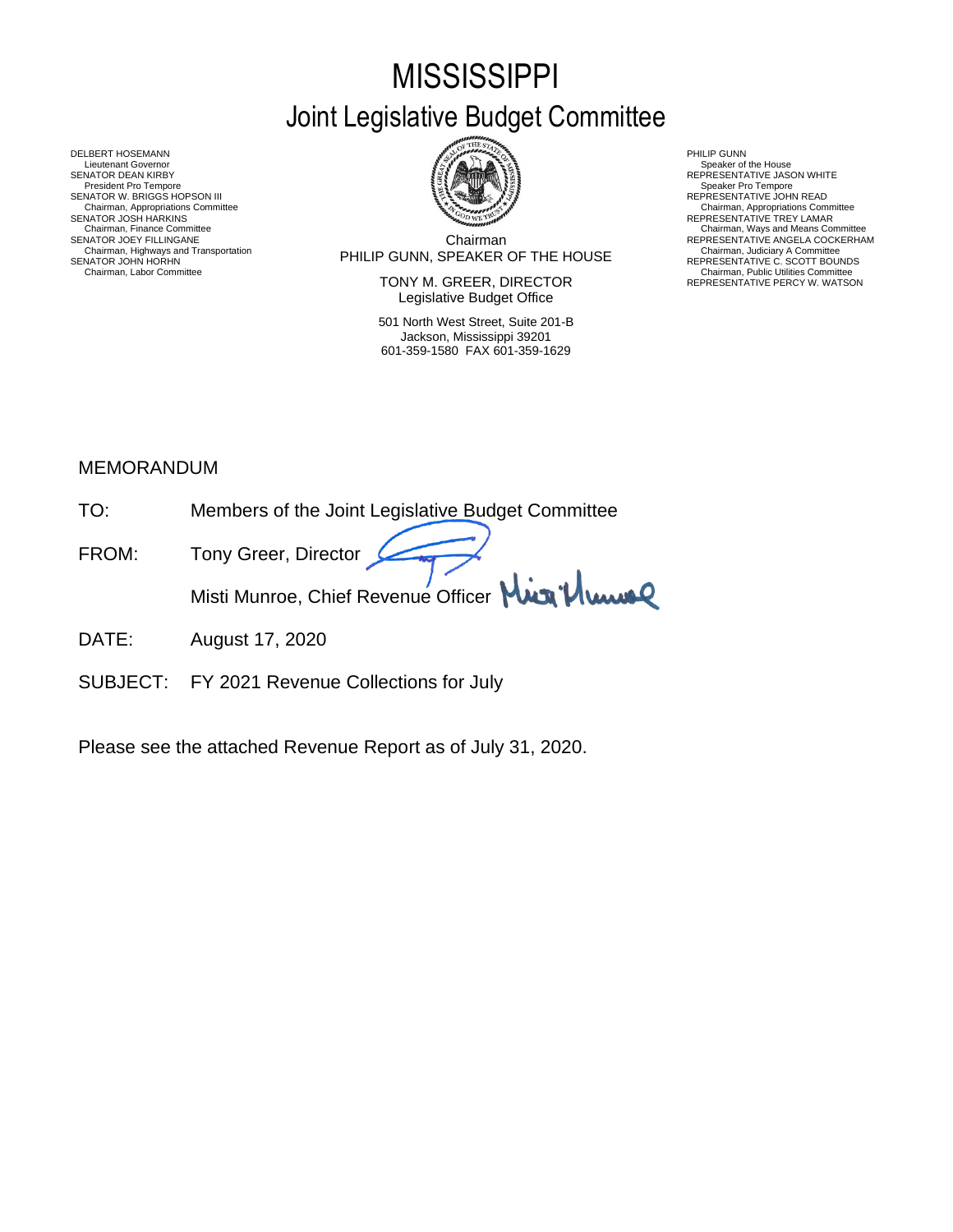

**Comparison of Actual Revenue Collections** 



■Month\* Fiscal YTD\* Prior Year\*\* FY 2021

| <b>Source of Revenue Collections</b> | Month* | <b>FYTD*</b> | <b>Prior</b><br>Year** |
|--------------------------------------|--------|--------------|------------------------|
| Sales Tax                            | \$18.8 | \$18.8       | \$7.9                  |
| Individual Income Tax                | 3.8    | 3.8          | 119.5                  |
| Corporate Tax                        | 10.1   | 10.1         | 76.4                   |
| Use Tax                              | 2.1    | 2.1          | 4.8                    |
| <b>Gaming Tax</b>                    | 2.6    | 2.6          | 0.4                    |
| <b>Total Collections</b>             | \$46.6 | \$46.6       | \$207.5                |

*\*Figures in millions above or below the Sine Die estimate*

*\*\*Figures in millions above or below the prior year's actual collections*



Total revenue collections for the month of July FY 2021 and Fiscal YTD 2021 through July are \$46,608,241 or 9.45% above the sine die revenue estimate. Fiscal YTD total revenue collections through July 2020 are \$207,530,584 or 62.47% above the prior year's collections. The FY 2021 Sine Die Revenue Estimate is \$5,690,700,000.

#### FY 2020

As of July 31, 2020, total revenue collections for FY 2020 were \$5,816,924,958. When compared to the total General Fund appropriations for FY 2020 of \$5,760,078,578, the General Fund will end the fiscal year with an estimated excess of \$48.1 million.

During the FY 2020 close-out period of July and August 2020, additional revenues may be recorded, and subsequent adjustments could be necessary.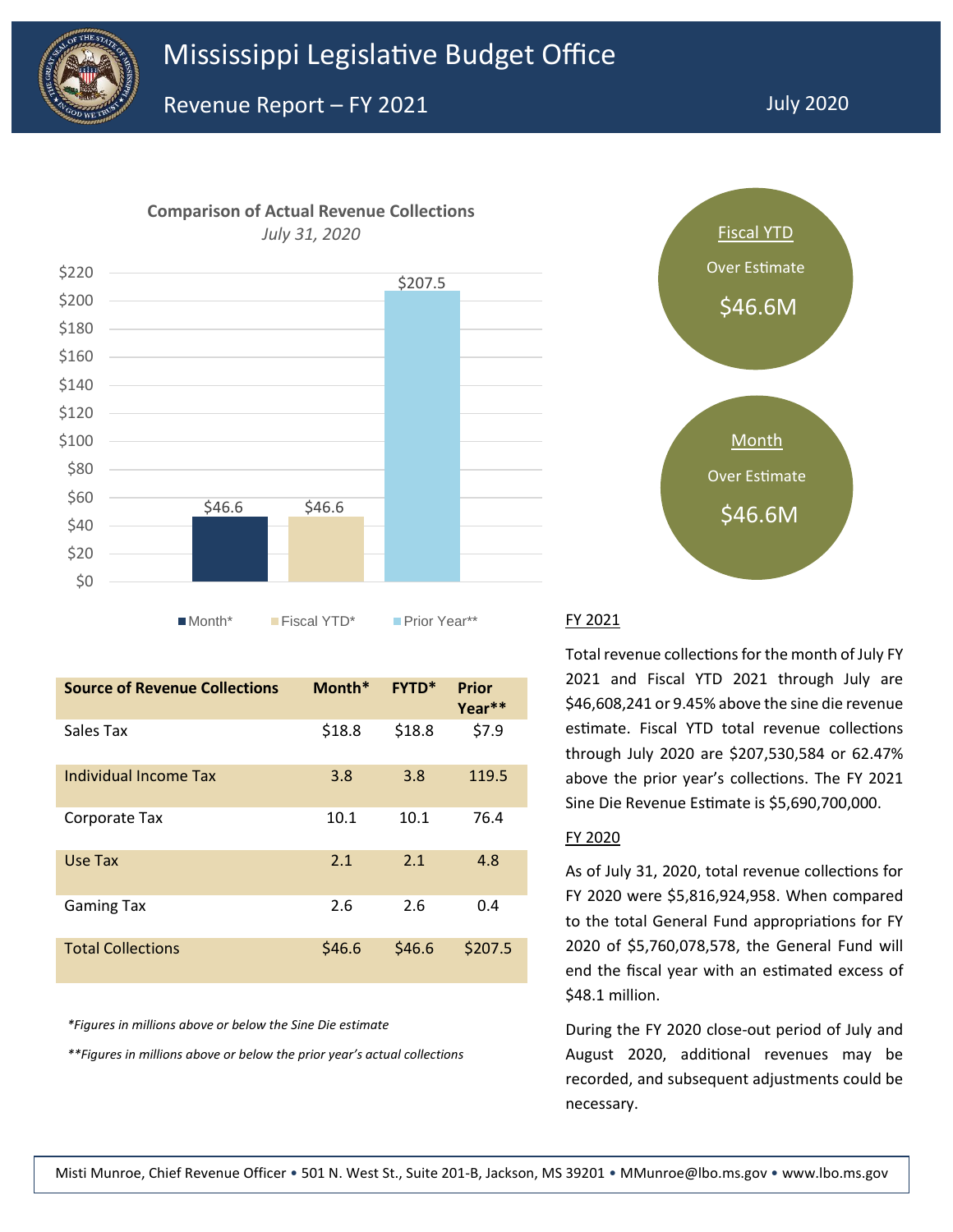#### Page 2 Mississippi Revenue Report



### **Comparison of Actual Revenue Collections by Tax Type**

The graph above compares the actual revenue collections to the sine die revenue estimate for each of the main tax revenue sources. The figures reflect the amount the actual collections for Sales, Individual, Corporate, Use and Gaming taxes were above or below the estimate for the month and fiscal year-to-date. The graph also compares fiscal year-todate actual collections to prior year actual collections, as of July 31, 2020.



**10-Year Historical Total Revenue** 

Use Gaming \*Figures do not include budget reductions or other transfers used to balance the budget. Figures include Attorney General Settlements for FY 2011 – FY 2020.

## **10-Year Historical Revenue Collections by Tax Type**

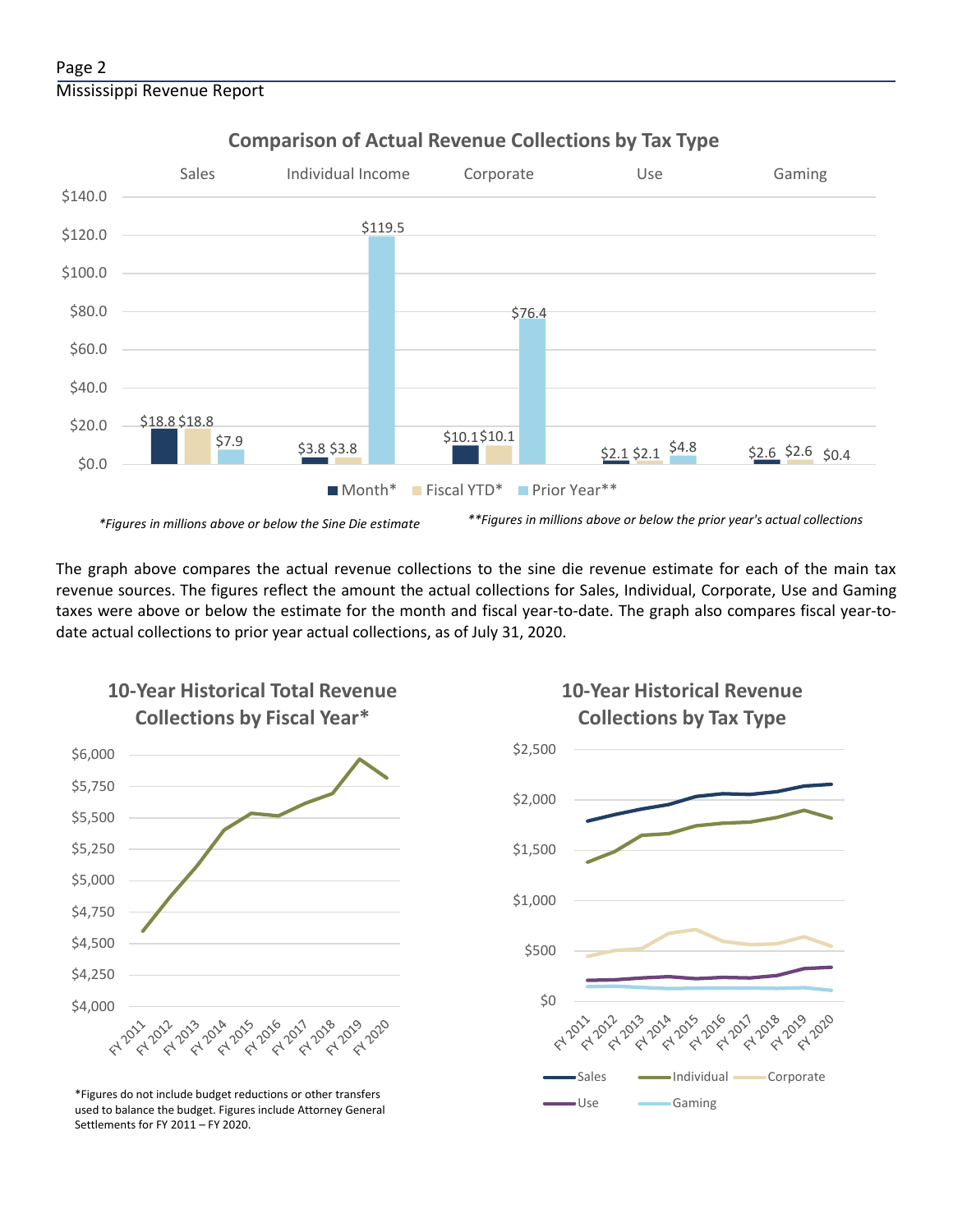#### Page 3

Mississippi Revenue Report

Below is a chart showing FY 2021 year-to-date collections compared to prior year-to-date collections.

|                                        |                     |                     | <b>Over/(Under) Prior Year</b> |           |  |
|----------------------------------------|---------------------|---------------------|--------------------------------|-----------|--|
| <b>Source of Revenue Collections</b>   | <b>FY 2020 July</b> | <b>FY 2021 July</b> | Amount (\$)                    | % Change  |  |
| Sales Tax                              | \$75,755,774        | \$83,681,701        | \$7,925,927                    | 10.46%    |  |
| Individual Income Tax                  | 126,881,534         | 246,405,453         | 119,523,919                    | 94.20%    |  |
| Corporate Income Tax                   | 16,302,062          | 92,732,106          | 76,430,044                     | 468.84%   |  |
| Use Tax                                | 14,153,048          | 18,907,768          | 4,754,720                      | 33.60%    |  |
| <b>Insurance Premium Tax</b>           | 36,987,763          | 37,483,980          | 496,217                        | 1.34%     |  |
| Tobacco, ABC & Beer                    | 21,781,986          | 24,959,322          | 3,177,336                      | 14.59%    |  |
| Oil & Gas Severance                    | 2,367,597           | 1,269,755           | (1,097,842)                    | $-46.37%$ |  |
| <b>Gaming Tax</b>                      | 12,142,404          | 12,587,170          | 444,766                        | 3.66%     |  |
| Other Dept. of Revenue                 | 11,113,973          | 10,355,962          | (758, 011)                     | $-6.82%$  |  |
| Other Than Dept. of Revenue            | 14,703,716          | 11,337,224          | (3,366,492)                    | $-22.90%$ |  |
| Sub-Total                              | 332,189,857         | 539,720,441         | 207,530,584                    | 62.47%    |  |
| <b>All Other Transfers/Collections</b> | 0                   | $\mathbf{0}$        | $\mathbf 0$                    | 0.00%     |  |
| <b>Total</b>                           | \$332,189,857       | \$539,720,441       | \$207,530,584                  | 62.47%    |  |



#### **July 2019** July 2020

\*Figures in millions.

July FY 2021 General Fund collections were \$207,530,584 or 62.47% above July FY 2020 actual collections. Sales tax collections for the month of July were above the prior year by \$7.9M. Individual income tax collections for the month of July were above the prior year by \$119.5M. Corporate income tax collections for the month of July were above the prior year by \$76.4M.

#### **Economic Statistics**:  **Economic Statistics**:

| <b>Unemployment Rate</b>           |            |         |           |         |
|------------------------------------|------------|---------|-----------|---------|
|                                    | Latest     | Change  | Frequency | Date    |
| Mississippi                        | 8.7%       | $-1.8$  | Monthly   | Jun-20  |
| <b>United States</b>               | 11.1%      | $-2.2$  | Monthly   | Jun-20  |
|                                    |            |         |           |         |
| GDP (millions)                     |            |         |           |         |
|                                    | Latest     | Change* | Frequency | Date    |
| Mississippi                        | 103,624    | $-5.3%$ | Quarterly | 2020:01 |
| <b>United States</b>               | 19,010,800 | $-5.1%$ | Quarterly | 2020:Q1 |
|                                    |            |         |           |         |
| Mississippi Employment (thousands) |            |         |           |         |
|                                    | Latest     | Change  | Frequency | Date    |
| <b>Total Nonfarm</b>               | 1,101.2    | 2.6%    | Monthly   | Jun-20  |
| <b>Total Private</b>               | 869.9      | 3.3%    | Monthly   | Jun-20  |
|                                    |            |         |           |         |

\*annualized quarterly growth

For a more detailed listing of revenue collections for the State of Mississippi, please see the attached MS Department of Finance and Administration's monthly Revenue Report.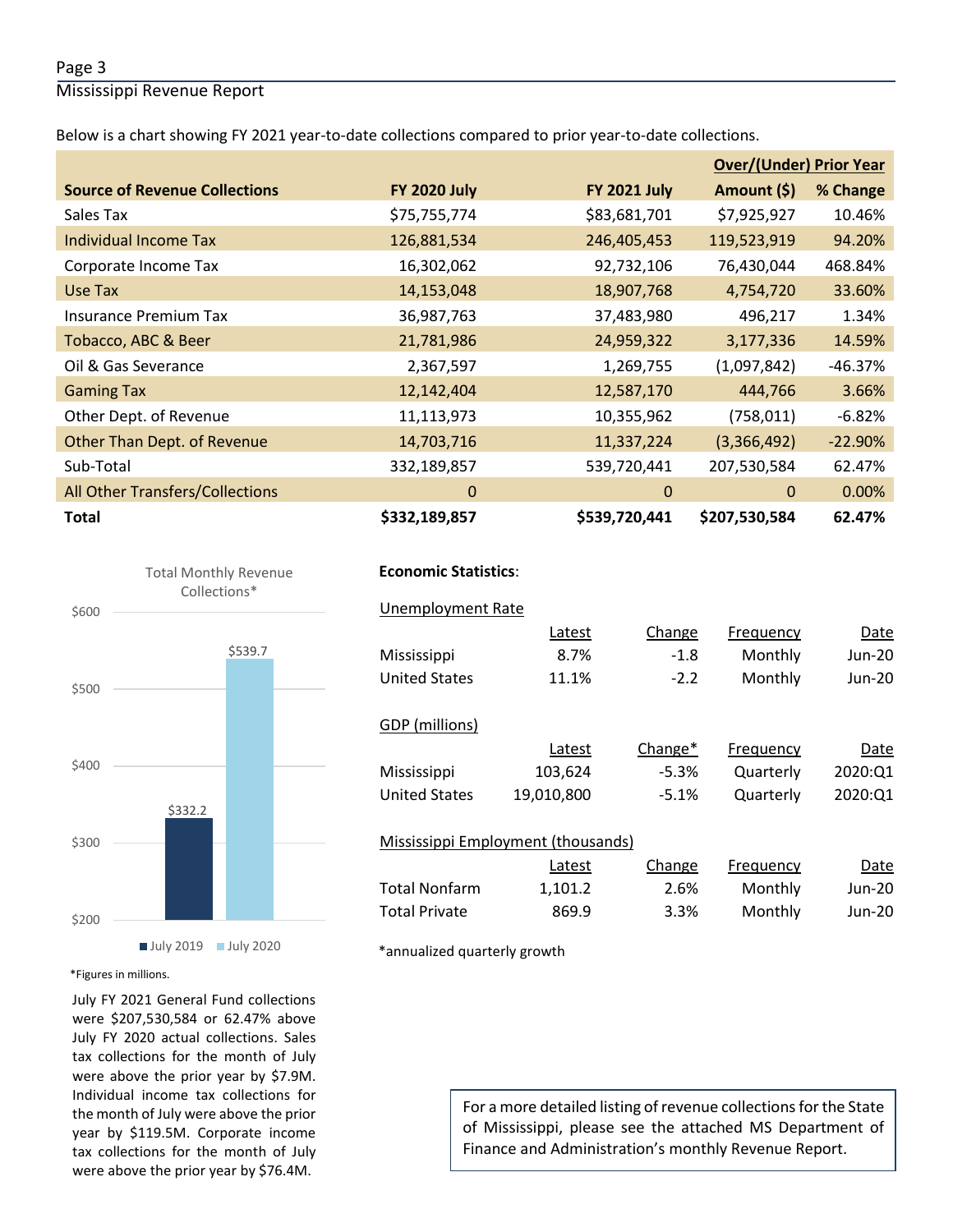# Mississippi Department of Finance and Administration Revenue Report

*As of July 31, 2020*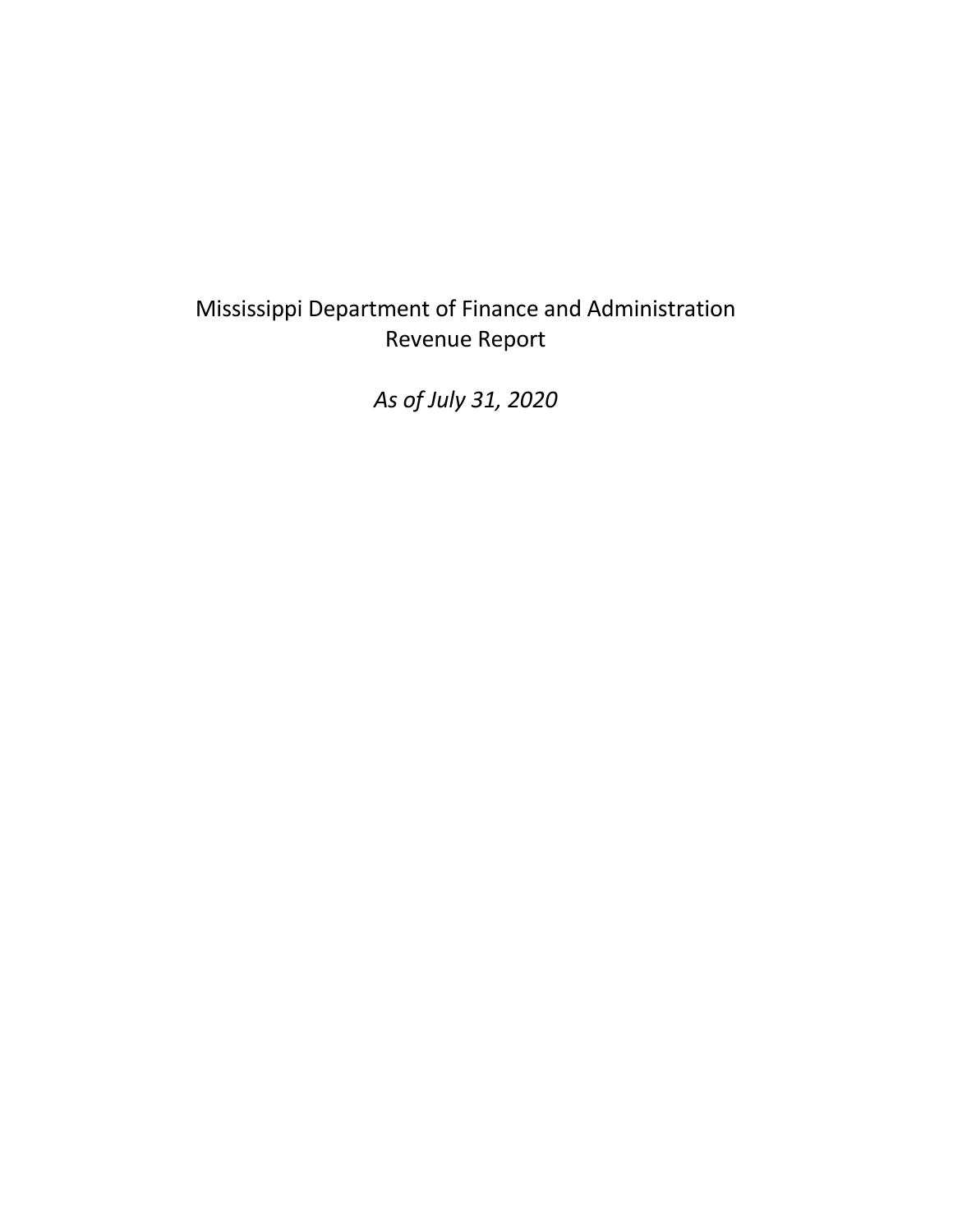Page 1

#### **FISCAL YEAR 2021**

|                                          |    |                    |                    | <b>STATE OF MISSISSIPPI</b> |                 |                      |                         |                |
|------------------------------------------|----|--------------------|--------------------|-----------------------------|-----------------|----------------------|-------------------------|----------------|
|                                          |    | <b>ACTUAL</b>      |                    |                             |                 | <b>OVER OR UNDER</b> |                         |                |
|                                          |    | <b>ACTUAL</b>      | <b>COLLECTIONS</b> | <b>ESTIMATE</b>             | <b>ESTIMATE</b> | <b>COLLECTIONS</b>   | <b>ESTIMATE TO DATE</b> |                |
|                                          |    | <b>COLLECTIONS</b> | $07-01-19$         | <b>FISCAL YEAR</b>          | $07-01-20$      | $07-01-20$           |                         |                |
| <b>SOURCE</b>                            |    | FY 2020            | $07 - 31 - 19$     | 2021                        | $07-31-20$      | $07 - 31 - 20$       | <b>AMOUNT</b>           | <b>PERCENT</b> |
| DEPT. OF REVENUE COLLECTIONS:            |    |                    |                    |                             |                 |                      |                         |                |
| <b>SALES TAX (NET)</b>                   | \$ | 2,156,122,116 \$   | 75,755,774 \$      | 2,002,600,000 \$            | 64,850,000 \$   | 83,681,701 \$        | 18,831,701              | 29.04%         |
| INDIVIDUAL INCOME TAX                    |    | 1,819,610,333      | 126,881,534        | 2,005,000,000               | 242,600,000     | 246,405,453          | 3,805,453               | 1.57%          |
| CORPORATE INCOME TAX                     |    | 548,728,829        | 16,302,062         | 480,700,000                 | 82,660,000      | 92,732,106           | 10,072,106              | 12.18%         |
| <b>USE TAX</b>                           |    | 339,863,553        | 14,153,048         | 288,400,000                 | 16,830,000      | 18,907,768           | 2,077,768               | 12.35%         |
| <b>INSURANCE PREMIUM TAX</b>             |    | 312,762,228        | 36,987,763         | 320,400,000                 | 30,870,000      | 37,483,980           | 6,613,980               | 21.43%         |
| TOBACCO TAX                              |    | 139,206,037        | 13,089,414         | 133,700,000                 | 11,420,000      | 13,578,115           | 2,158,115               | 18.90%         |
| <b>ABC DIVISION</b>                      |    | 88,622,555         | 6,167,028          | 90,800,000                  | 7,405,000       | 9,082,743            | 1,677,743               | 22.66%         |
| <b>BEER AND WINE TAX</b>                 |    | 27,727,976         | 2,525,544          | 29,000,000                  | 2,832,000       | 2,298,464            | (533, 536)              | $-18.84%$      |
| OIL SEVERANCE TAX                        |    | 21,213,506         | 2,225,573          | 20,200,000                  | 1,683,000       | 1,195,404            | (487, 596)              | $-28.97%$      |
| NATURAL GAS SEVERANCE TAX                |    | 1,775,004          | 142,024            | 1,800,000                   | 150,000         | 74,351               | (75, 649)               | $-50.43%$      |
| <b>AUTO TAG FEES</b>                     |    | 13,532,878         | 1,304,597          | 11,500,000                  | 963,000         | 1,227,363            | 264,363                 | 27.45%         |
| <b>INSTALLMENT LOAN TAX</b>              |    | 12,163,289         | 2,897,132          | 12,200,000                  | 3,096,000       | 2,757,274            | (338, 726)              | $-10.94%$      |
| PAYMENT IN LIEU OF TAX                   |    | 1,200,000          | $\Omega$           | 1,200,000                   | $\mathbf{0}$    | 0                    | $\theta$                | $0.00\%$       |
| <b>MISCELLANEOUS</b>                     |    | 11,235,302         | 6,912,244          | 11,600,000                  | 5,539,000       | 6,371,325            | 832,325                 | 15.03%         |
| <b>GAMING FEES &amp; TAXES</b>           |    | 110,694,305        | 12,142,404         | 114,300,000                 | 10,000,000      | 12,587,170           | 2,587,170               | 25.87%         |
| TOTAL DEPT. OF REVENUE:                  |    | 5,604,457,913      | 317,486,141        | 5,523,400,000               | 480,898,000     | 528,383,218          | 47,485,218              | 9.87%          |
| OTHER THAN DEPT. OF REVENUE COLLECTIONS: |    |                    |                    |                             |                 |                      |                         |                |
| <b>INTEREST ON INVESTMENTS</b>           |    | 29,331,615         | 236                | 14,500,000                  | 200             | 64                   | (136)                   | $-68.17%$      |
| HIGHWAY SAFETY PATROL                    |    | 18,430,959         | 1,516,344          | 18,700,000                  | 1,377,000       | 1,768,924            | 391,924                 | 28.46%         |
| <b>INSURANCE TAX</b>                     |    | 28,925,611         | 4,359,880          | 29,200,000                  | 3,550,000       | 5,092,670            | 1,542,670               | 43.46%         |
| LICENSES, FEES, PERMITS                  |    | 51,183,367         | 4,619,069          | 52,000,000                  | 2,793,000       | 2,431,240            | (361,760)               | $-12.95%$      |
| CRIME TAX/ASSESSMENT                     |    | 37,173,545         | 3,092,068          | 43,500,000                  | 3,000,000       | 1,314,873            | (1,685,127)             | $-56.17%$      |
| <b>MISCELLANEOUS</b>                     |    | 2,223,762          | 70,455             | 2,400,000                   | 104,000         | 183,142              | 79,142                  | 76.10%         |
| <b>GAMING FEES &amp; TAXES</b>           |    | 5,147,498          | 1,045,665          | 7,000,000                   | 1,390,000       | 546,312              | (843, 688)              | $-60.70%$      |
| TOTAL OTHER THAN DOR:                    |    | 172,416,356        | 14,703,716         | 167,300,000                 | 12,214,200      | 11,337,224           | (876, 976)              | $-7.18%$       |
| <b>TOTAL GF - (Sine Die) COLLECTIONS</b> |    | 5,776,874,269      | 332,189,857        | 5,690,700,000               | 493,112,200     | 539,720,441          | 46,608,241              | 9.45%          |
| SETTLEMENTS/OTHER                        |    | 36,481,061         | $\theta$           |                             | 0               | 0                    | $\theta$                | $0.00\%$       |
| <b>WCSR TRANSFER IN</b>                  |    | $\theta$           |                    |                             |                 |                      |                         | $0.00\%$       |
| OTHER NON BUDGET TRANSFER IN             |    | 3,569,628          |                    |                             |                 |                      |                         | $0.00\%$       |
| TRANSFER IN (BUD RED)                    |    |                    |                    |                             |                 |                      |                         | $0.00\%$       |
| OTHER BUDGETED GF COLLECTIONS            |    |                    |                    |                             |                 |                      |                         | $0.00\%$       |
| TOTAL GENERAL FUND:                      | S. | 5,816,924,958 \$   | 332,189,857 \$     | 5.690.700.000 \$            | 493,112,200 \$  | 539,720,441 \$       | 46,608,241              | 9.45%          |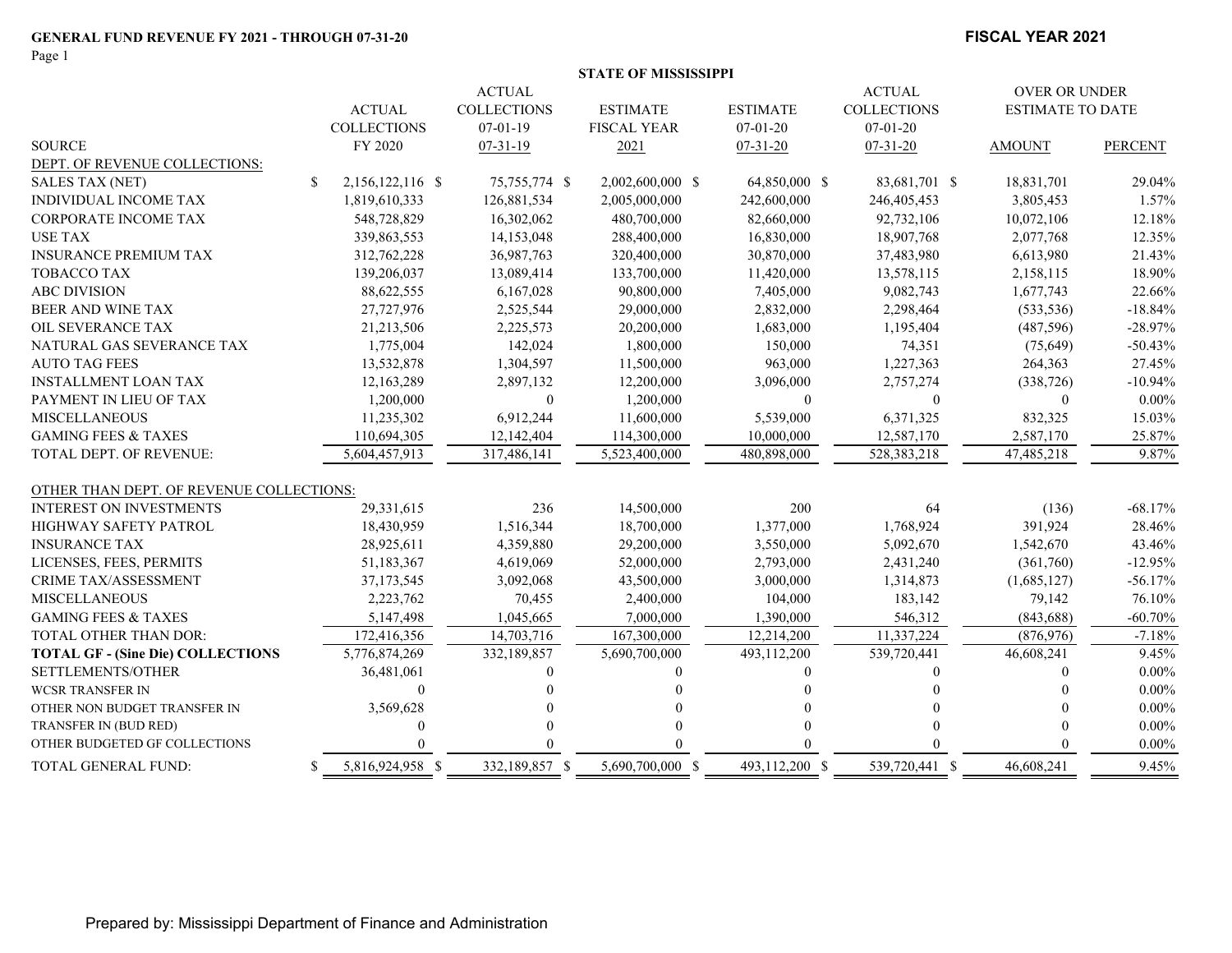#### **GENERAL FUND REVENUE FY 2021 - THROUGH 07-31-20 COMPARISON TO PRIOR YEAR COLLECTIONS**

Page 2

|                                          |                      |                | $07-01-19$       | $07 - 01 - 20$ | <b>INCREASE OR DECREASE</b> |                |
|------------------------------------------|----------------------|----------------|------------------|----------------|-----------------------------|----------------|
|                                          | July                 | July           | <b>TO</b>        | <b>TO</b>      | OVER OR UNDER PRIOR YEAR    |                |
| <b>SOURCE</b>                            | 2019                 | 2020           | $07 - 31 - 19$   | $07 - 31 - 20$ | <b>AMOUNT</b>               | <b>PERCENT</b> |
| DEPT. OF REVENUE COLLECTIONS:            |                      |                |                  |                |                             |                |
| <b>SALES TAX (NET)</b>                   | \$<br>75,755,774 \$  | 83,681,701 \$  | 75,755,774 \$    | 83,681,701 \$  | 7,925,927                   | 10.46%         |
| <b>INDIVIDUAL INCOME TAX</b>             | 126,881,534          | 246,405,453    | 126,881,534      | 246,405,453    | 119,523,919                 | 94.20%         |
| <b>CORPORATE INCOME TAX</b>              | 16,302,062           | 92,732,106     | 16,302,062       | 92,732,106     | 76,430,043                  | 468.84%        |
| <b>USE TAX</b>                           | 14,153,048           | 18,907,768     | 14,153,048       | 18,907,768     | 4,754,719                   | 33.60%         |
| <b>INSURANCE PREMIUM TAX</b>             | 36,987,763           | 37,483,980     | 36,987,763       | 37,483,980     | 496,217                     | 1.34%          |
| <b>TOBACCO TAX</b>                       | 13,089,414           | 13,578,115     | 13,089,414       | 13,578,115     | 488,701                     | 3.73%          |
| <b>ABC DIVISION</b>                      | 6,167,028            | 9,082,743      | 6,167,028        | 9,082,743      | 2,915,716                   | 47.28%         |
| <b>BEER AND WINE TAX</b>                 | 2,525,544            | 2,298,464      | 2,525,544        | 2,298,464      | (227,080)                   | $-8.99%$       |
| OIL SEVERANCE TAX                        | 2,225,573            | 1,195,404      | 2,225,573        | 1,195,404      | (1,030,169)                 | $-46.29%$      |
| NATURAL GAS SEVERANCE TAX                | 142,024              | 74,351         | 142,024          | 74,351         | (67, 673)                   | $-47.65%$      |
| <b>AUTO TAG FEES</b>                     | 1,304,597            | 1,227,363      | 1,304,597        | 1,227,363      | (77, 234)                   | $-5.92%$       |
| <b>INSTALLMENT LOAN TAX</b>              | 2,897,132            | 2,757,274      | 2,897,132        | 2,757,274      | (139, 858)                  | $-4.83%$       |
| PAYMENT IN LIEU OF TAX                   | $\theta$             | $\mathbf{0}$   | $\boldsymbol{0}$ | $\mathbf{0}$   | $\theta$                    | $0.00\%$       |
| <b>MISCELLANEOUS</b>                     | 6,912,244            | 6,371,325      | 6,912,244        | 6,371,325      | (540, 919)                  | $-7.83%$       |
| <b>GAMING FEES &amp; TAXES</b>           | 12,142,404           | 12,587,170     | 12,142,404       | 12,587,170     | 444,766                     | 3.66%          |
| TOTAL DEPT. OF REVENUE:                  | 317,486,141          | 528, 383, 218  | 317,486,141      | 528,383,218    | 210,897,077                 | 66.43%         |
| OTHER THAN DEPT. OF REVENUE COLLECTIONS: |                      |                |                  |                |                             |                |
| <b>INTEREST ON INVESTMENTS</b>           | 236                  | 64             | 236              | 64             | (172)                       | $-73.00\%$     |
| <b>HIGHWAY SAFETY PATROL</b>             | 1,516,344            | 1,768,924      | 1,516,344        | 1,768,924      | 252,580                     | 16.66%         |
| <b>INSURANCE TAX</b>                     | 4,359,880            | 5,092,670      | 4,359,880        | 5,092,670      | 732,790                     | 16.81%         |
| LICENSES, FEES, PERMITS                  | 4,619,069            | 2,431,240      | 4,619,069        | 2,431,240      | (2,187,829)                 | $-47.37%$      |
| CRIME TAX/ASSESSMENT                     | 3,092,068            | 1,314,873      | 3,092,068        | 1,314,873      | (1,777,195)                 | $-57.48%$      |
| <b>MISCELLANEOUS</b>                     | 70,455               | 183,142        | 70,455           | 183,142        | 112,686                     | 159.94%        |
| <b>GAMING FEES &amp; TAXES</b>           | 1,045,665            | 546,312        | 1,045,665        | 546,312        | (499, 353)                  | $-47.75%$      |
| TOTAL OTHER THAN:                        | 14,703,716           | 11,337,224     | 14,703,716       | 11,337,224     | (3,366,493)                 | $-22.90%$      |
| <b>TOTAL GF - (Sine Die) COLLECTIONS</b> | 332,189,857          | 539,720,441    | 332,189,857      | 539,720,441    | 207,530,584                 | 62.47%         |
| SETTLEMENTS/OTHER                        |                      |                | $\theta$         |                | 0                           | $0.00\%$       |
| <b>WCSR TRANSFER IN</b>                  |                      |                |                  |                |                             | $0.00\%$       |
| OTHER NON BUDGET TRANSFER IN             |                      |                |                  |                |                             | $0.00\%$       |
| TRANSFER IN (BUD RED)                    |                      |                |                  |                | 0                           | $0.00\%$       |
| OTHER BUDGETED GF COLLECTIONS            |                      |                |                  |                | 0                           | $0.00\%$       |
| TOTAL GENERAL FUND:                      | \$<br>332,189,857 \$ | 539,720,441 \$ | 332,189,857 \$   | 539,720,441 \$ | 207,530,584                 | 62.47%         |